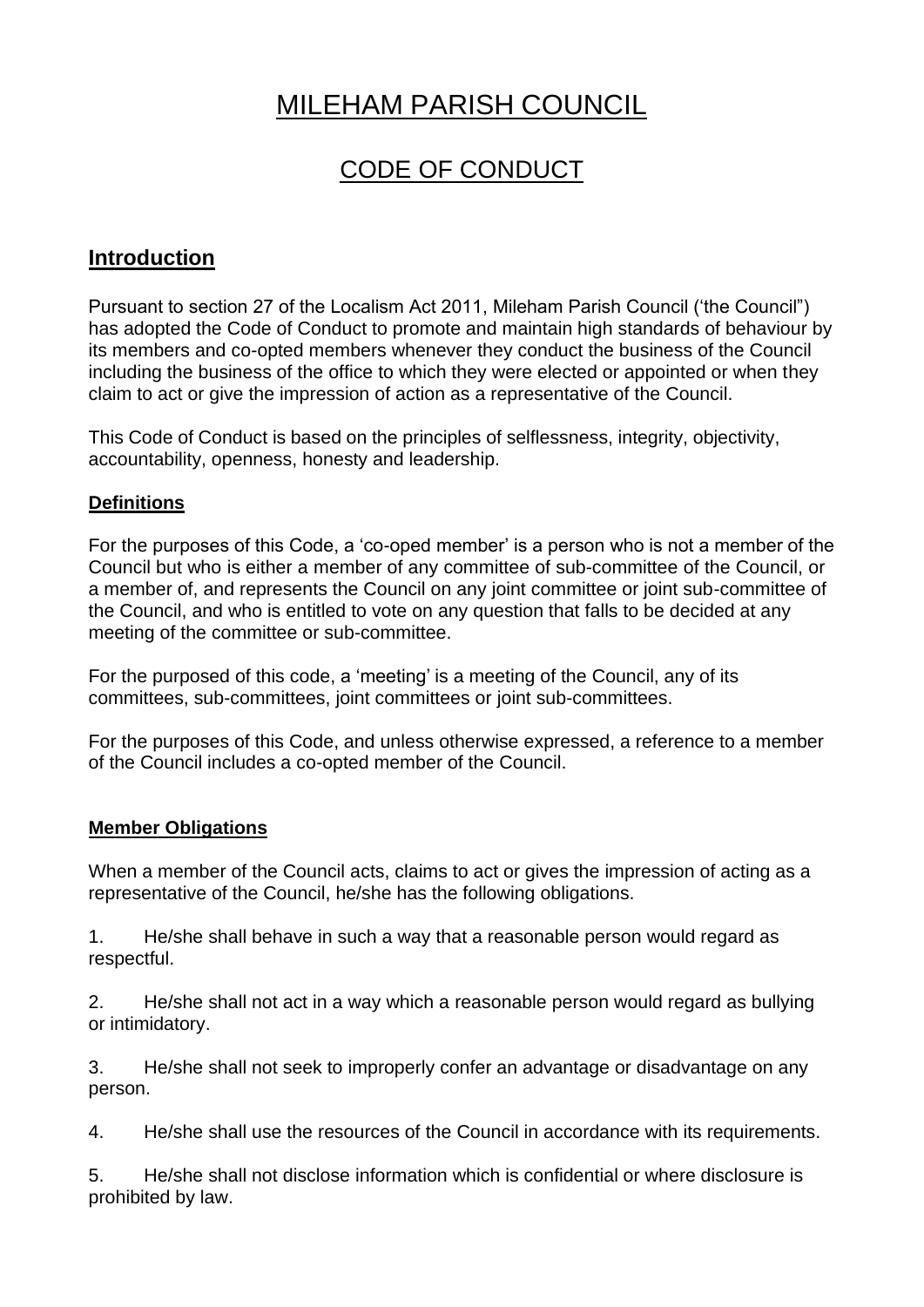### **Registrations of Interests**

6. Within 28days of this Code being adopted by the Council, or the member's election or the co-opted member's appointment (where that is later), he/she shall register with the Monitoring Officer the interests which fall within the categories set out in Appendices A and B.

7. Upon the re-election of a member or the re-appointment of a co-opted member, he/ she shall within 28 days re-register with the Monitoring Officer any interests in Appendices A and B.

8. A member shall register with the Monitoring Officer any change to interests or new interests in Appendices A and B within 28 days of becoming aware of it.

9. A member need only declare the existence but not the details of any interest which the Monitoring Officer agrees is a 'sensitive interest". A sensitive interest is one which, if disclosed on a public register, could lead the member or person connected with the member to be subject to violence or intimidation.

#### **Declaration of interests at meetings**

10 Where a matter arises at a meeting which relates to an interest in Appendix A, the member shall not participate in a discussion or vote on the matter. He/she only has to declare what his/her interest is if it is not already entered in the members register of interests if he/she has not notified the Monitoring Officer of it.

11 Where a matter arises at a meeting which relates to an interest in Appendix A which is a sensitive interest, the member shall not participate in a discussion or vote on the matter. If it is a sensitive interest which has not already been disclosed the Monitoring Officer, the member shall disclose he/she has an interest but not the nature of it.

12 Where a matter arises at a meeting which relates to an interest in Appendix B, the member shall not vote on the matter. He/she may speak on the matter only if members of the public are also allowed to speak at the meeting.

13 A member only has to declare his/her interest in Appendix B if it is not already entered in his/her register of interests or he/she has not notified the Monitoring Officer of it or if he/she speaks on the matter. If he/she holds an interest in Appendix B which is a sensitive interest not already disclosed to the Monitoring Officer, he/she shall declare the interest but not the nature of the interest.

14 Where a matter arises at a meeting which relates to a financial interest of a friend, relative or close associate (other than an interest in Appendix A), the member shall disclose the nature of the interest and not vote on the matter. He/she may speak on the matter only if members of the public are also allowed to speak at the meeting. If it is a 'sensitive interest' the member shall declare the interest but not the nature of the interest.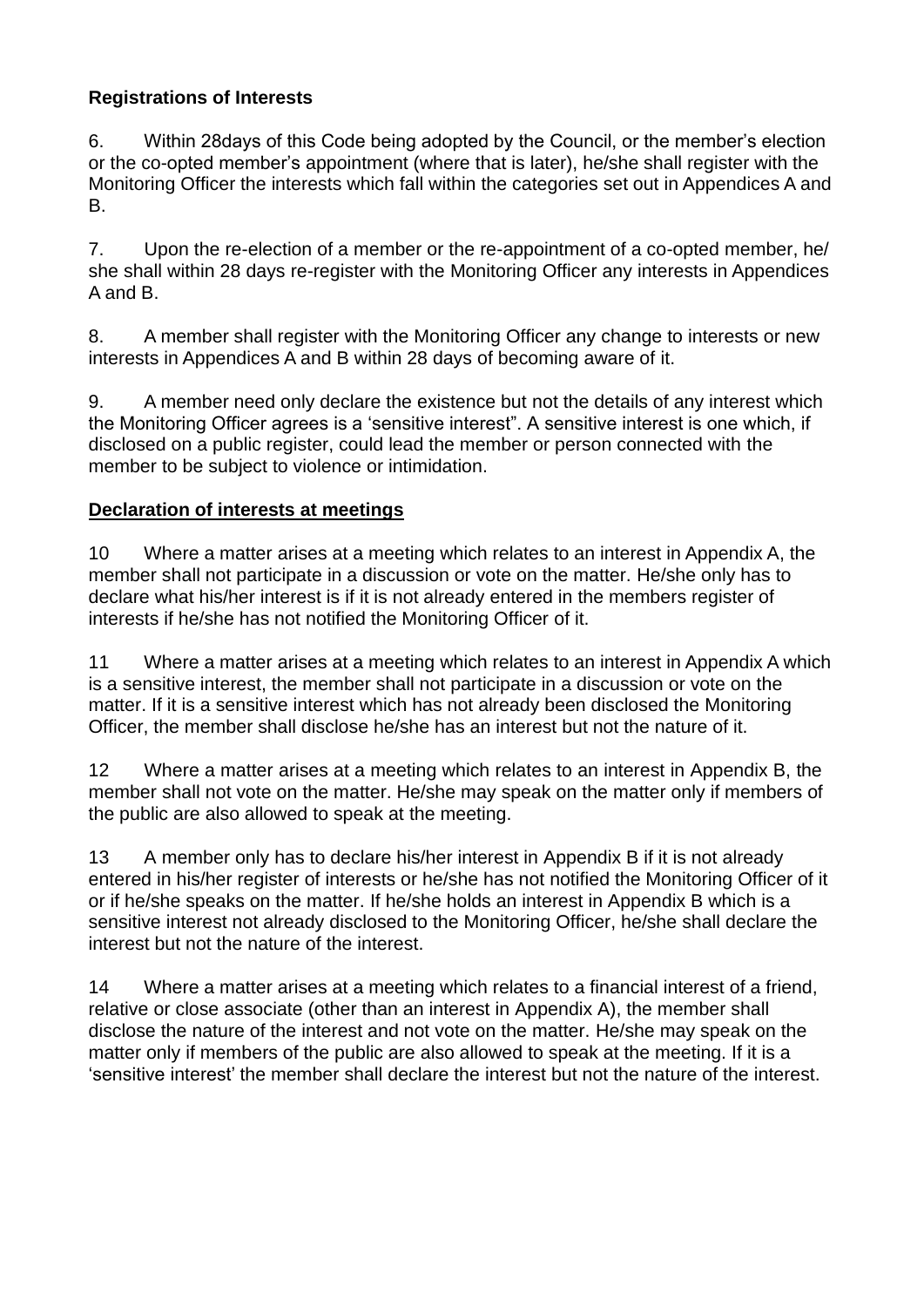#### **Dispensations**

15 On a written request made to the Council's proper officer, the Council may grant a member a dispensation to participate in a discussion and vote on a matter at a meeting if he/she has an interest in appendices A and B if the Council believes that the number of members otherwise prohibited from taking part in the meeting would impede the transaction of the business; or it is in the interests of the inhabitants in the Councils area to allow the member to take part or it is otherwise appropriate to grant a dispensation.

Date agreed: 13 July 2021

Date to be reviewed: July 2025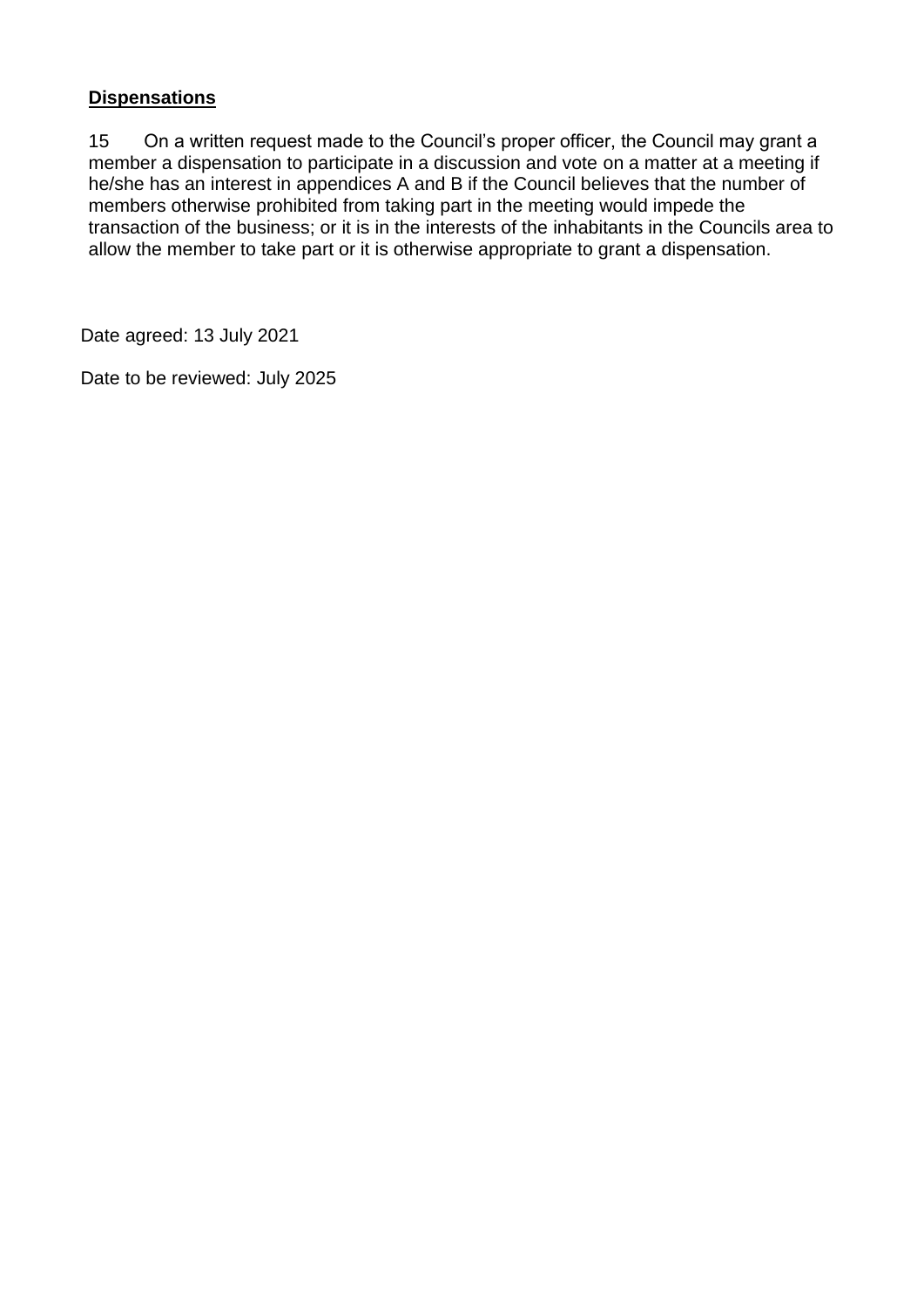## Appendix A

Interests defined by regulations made under section 30(3) of the Localism Act 2011 and described in the table below.

| <b>Subject</b>                                       | <b>Description</b>                                                                                                                                                                                                                                                                                                                              |
|------------------------------------------------------|-------------------------------------------------------------------------------------------------------------------------------------------------------------------------------------------------------------------------------------------------------------------------------------------------------------------------------------------------|
| Employment, office, trade,<br>profession or vocation | Any employment, office, trade, profession or vocation carried on for<br>profit or gain.                                                                                                                                                                                                                                                         |
| Sponsorship                                          | Any payment or provision of any other financial benefit (other than<br>from the Council) made to the member during the 12 month period<br>ending on the latest date referred to in paragraph 6 above for<br>expenses incurred by him/her in carrying out his/her duties as a<br>member, or towards his/her election expenses.                   |
|                                                      | This includes any payment or financial benefit from a trade union<br>within the meaning of the Trade Union and Labour Relations<br>(Consolidation) Act 1992.                                                                                                                                                                                    |
| Contracts                                            | Any contract made between the member or between his/her spouse<br>or civil partner or the person with whom the member is living as if<br>they were spouses/civil partners (or a body in which such a person is<br>a partner in a firm, a director of an incorporated body or holds the<br>beneficial interest in securities*) and the Council - |
|                                                      | (a) under which goods or services are to be provided or works are to<br>be executed; and                                                                                                                                                                                                                                                        |
|                                                      | (b) which has not been fully discharged                                                                                                                                                                                                                                                                                                         |
| Land                                                 | Any beneficial interest in land which is within the area of the Council.                                                                                                                                                                                                                                                                        |
| Licences                                             | Any licence (alone or jointly with others) to occupy land in the area of<br>the relevant authority for a month or longer.                                                                                                                                                                                                                       |
| Corporate tenancies                                  | Any tenancy where (to the member's knowledge) -                                                                                                                                                                                                                                                                                                 |
|                                                      | (a) the landlord is the Council; and                                                                                                                                                                                                                                                                                                            |
|                                                      | (b) the tenant is a body in which the member, or his/her spouse or<br>civil partner/the person with whom the member is living as if they<br>were spouses/civil partners has a beneficial interest.                                                                                                                                              |
| Securities                                           | Any beneficial interest in securities of a body where -                                                                                                                                                                                                                                                                                         |
|                                                      | (a) that body (to the member's knowledge) has a place of business<br>or land in the area of the Council; and                                                                                                                                                                                                                                    |
|                                                      | (b)either-                                                                                                                                                                                                                                                                                                                                      |
|                                                      | (i) the total nominal value of the securities* exceeds £25,000 or one<br>hundredth of the total issued share capital of that body; or                                                                                                                                                                                                           |
|                                                      | (ii) if the share capital of that body is of more than one class, the total<br>nominal value of the shares of any one class in which the relevant<br>person has a beneficial interest exceeds one hundredih of the total<br>issued share capital of that class.                                                                                 |

\*Securities' means shares, debentures, debenture stock, loan stock, bonds, units of a collective investment scheme<br>within the meaning of the Financial Services and Markets Act 2000 and other securities of any description,